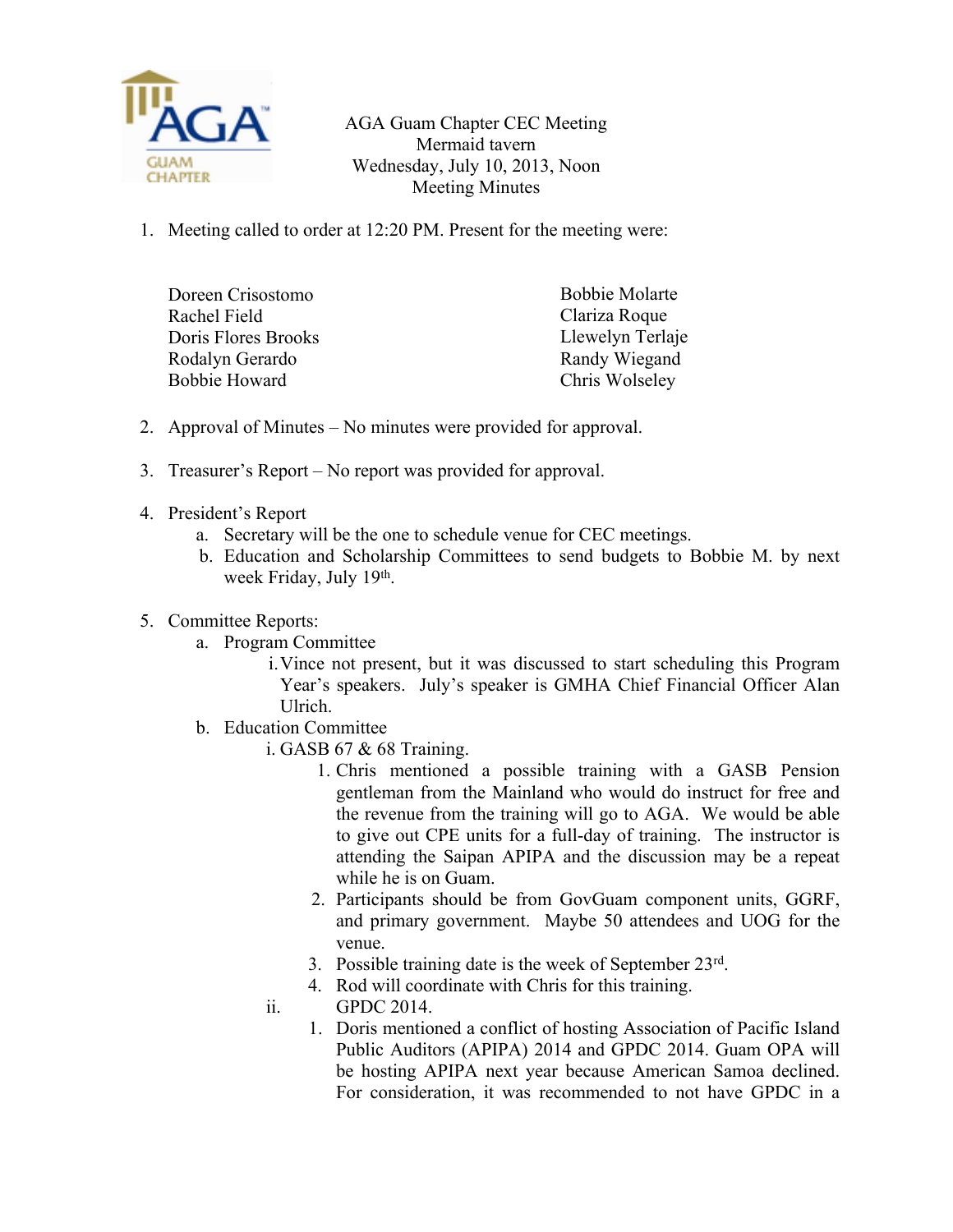matter of weeks.

- 2. There is an option to join the two conferences and incorporate the ideas into APIPA. AGA members would receive APIPA members' discount. However, there is the issue of the profit. APIPA conference profits are passed on to the next APIPA host. This would not afford AGA any revenue. Another option was to postpone the GPDC.
- c. CGFM Committee

i.Doreen is working with DOA on CGFM recognition within GovGuam. Senator Judy Won Pat is working on its legislation. Trying to postpone until March 2014, CGFM month.

d. Membership & Early Careers Committee

i. Membership is greater than 180 members.

e. Accountability Committee

i.Paz will be writing up the Citizen-Centric Report (CCR) requirements for the awards. The law's requirements are considered to be the CCR requirements. There is talk of AGA National changing the CCR requirements.

f. Community Service Committee

i. Five Platinum Sponsors for 5K

ii. One more volunteer needed for a shift to sell race bibs at Hornet Sporting Goods. Joy is asking to submit race bib payments and help sell them.

iii. \$10,000 in cash has already been raised, but it only covers expenses. Ensure that this does not include the in-kind.

## g. Scholarship Committee

i. Doris wanted to confirm the amounts and to who. How much to GCC and UOG? Or is just UOG?

ii. Vince was to get back to the CEC on the information for the room.

iii. GCC does not have a room dedicated to accounting, only a business-related or multi-purpose room.

iv. Llewelyn said to still continue with UOG scholarship.

v.Doris says the pool of applicants has been very small and the scholarship is guaranteed to the applicants.

vi. One for Spring semester and one for Fall semester; \$1,500 for UOG and \$1,000 for GCC; Requirement for full-time student. There is an option to change criteria to part-time to accommodate GCC students. The criteria stayed the same, but amount has changed. Doris will email criteria. Alternative to have a sub-committee for modification of criteria. To be discussed at next meeting.

vii. Randy said that Jason came up with a solution to use prior year funds for scholarship. No funds were disbursed this year due to the endowment idea. GCC didn't have any applicants in prior year. Chris said that the Endowment doesn't serve our purpose of providing the funds for students.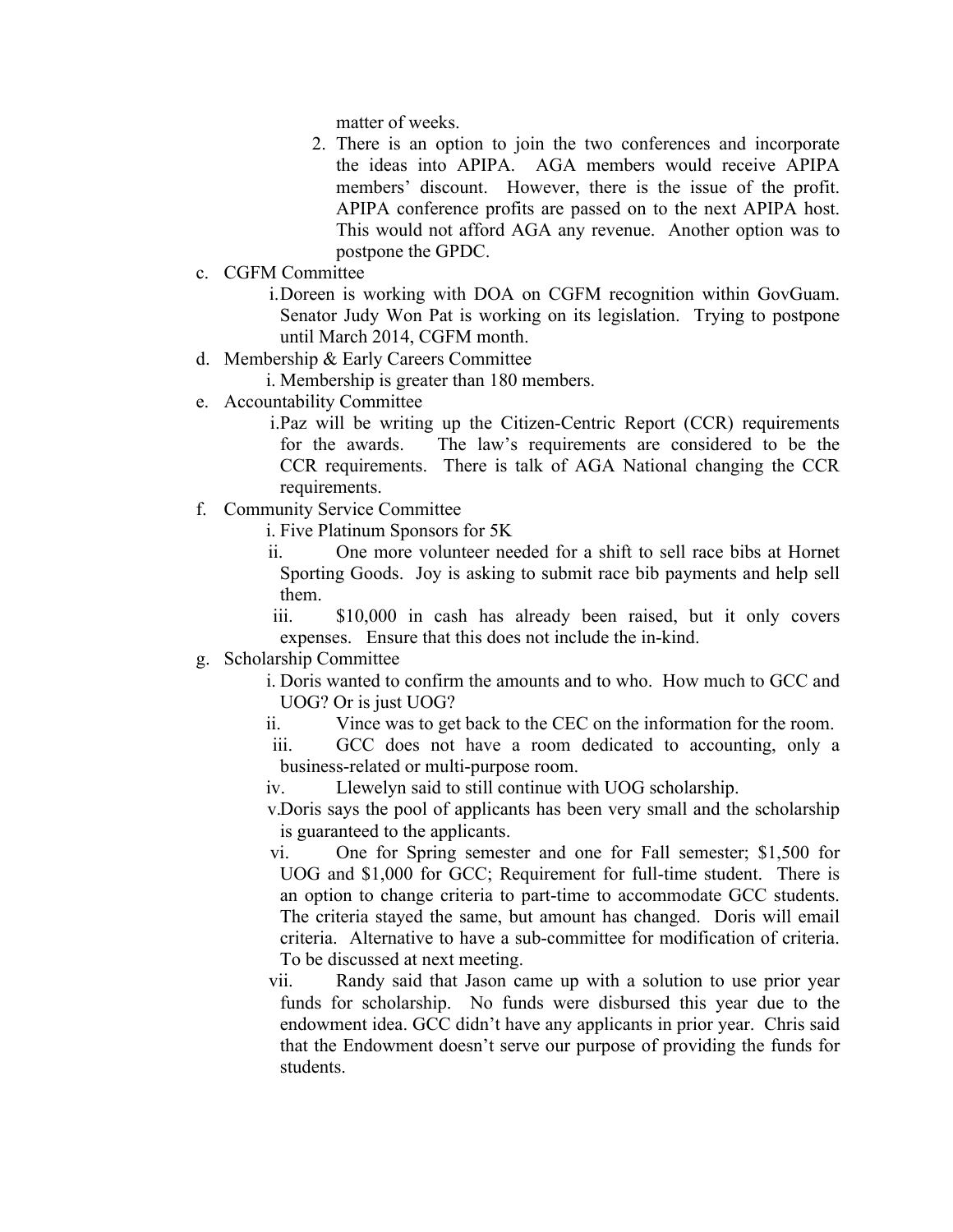viii. The Endowment goes to the maintenance of the room. This was to put in perpetuity of AGA and promoting AGA as an organization in a business-like environment. It was never a scholarship, but a building fund in lieu of giving a scholarship. We could never afford a room at UOG, which goes for \$50,000 to \$100,000.

- h. By-Laws Committee
	- i. Llewelyn passed out SOP changes for Raffle winners. The CEC (less than 20 committees) majority vote may adopt the amendment.
	- ii. AGA National PDC Airfare
		- 1. Doreen gave her airfare scholarship to Jason. According to the bylaws, this is non-transferable. She inquired with the prior President if she could give it and he said approved of it.
		- 2. Chris doesn't see an issue.
		- 3. Doris sees an issue with it because why not this Past President.
		- 4. Motion: Ratify Doreen's decision to transfer her airfare scholarship to Jason and move forward. 1<sup>st</sup>: Chris and 2<sup>nd</sup>: Rachel. All in favor and motion is passed.
	- iii. Include in Raffle SOPs of whoever wins the Chapter Service award.
	- iv. Part 9. Hotel Scholarship inclusion.

v.SLIM Attendees:

- 1. CEC should decide who attends the SLIM event. What are the SLIM criteria?
- 2. For the record, Doreen did not determine Ricky's attendance.
- 3. Paz couldn't go when Accountability was offered.
- 4. Bobbie H. said that for PDC or SLIM, it would be the CEC to choose the alternate and should an alternate be attending, provide the right to transfer in letter.
- 5. Randy asked if we should go back to National PDC for the transfer. The transfer is included in the letter to AGA – Guam of who is an alternate. For example, it was provided for the CGFM and Education Committees.
- vi. Exceptions for AGA sponsored activities, such as attending a Board Meeting. If you have work-related obligations that you are aware of in advance, then you shouldn't go.
- vii. Raffle Eligibility: Attendance of eight meetings as designated by the CEC. Comments for this will be discussed at the next CEC meeting.
- 6. Other Matters
	- a. Does the CEC want to provide funding for the AGA President's visit?
		- i. She offers 60-minute topics, such as Citizen-Centric Reporting and AGA: Moving Forward. Inquire on what other topics she may discuss.
		- ii. Subsidize hotel stay if we charge CPEs.
		- iii. Design membership meeting around her or create a morning session the day of the membership meeting.
		- iv. Rod will work with Vince on this.